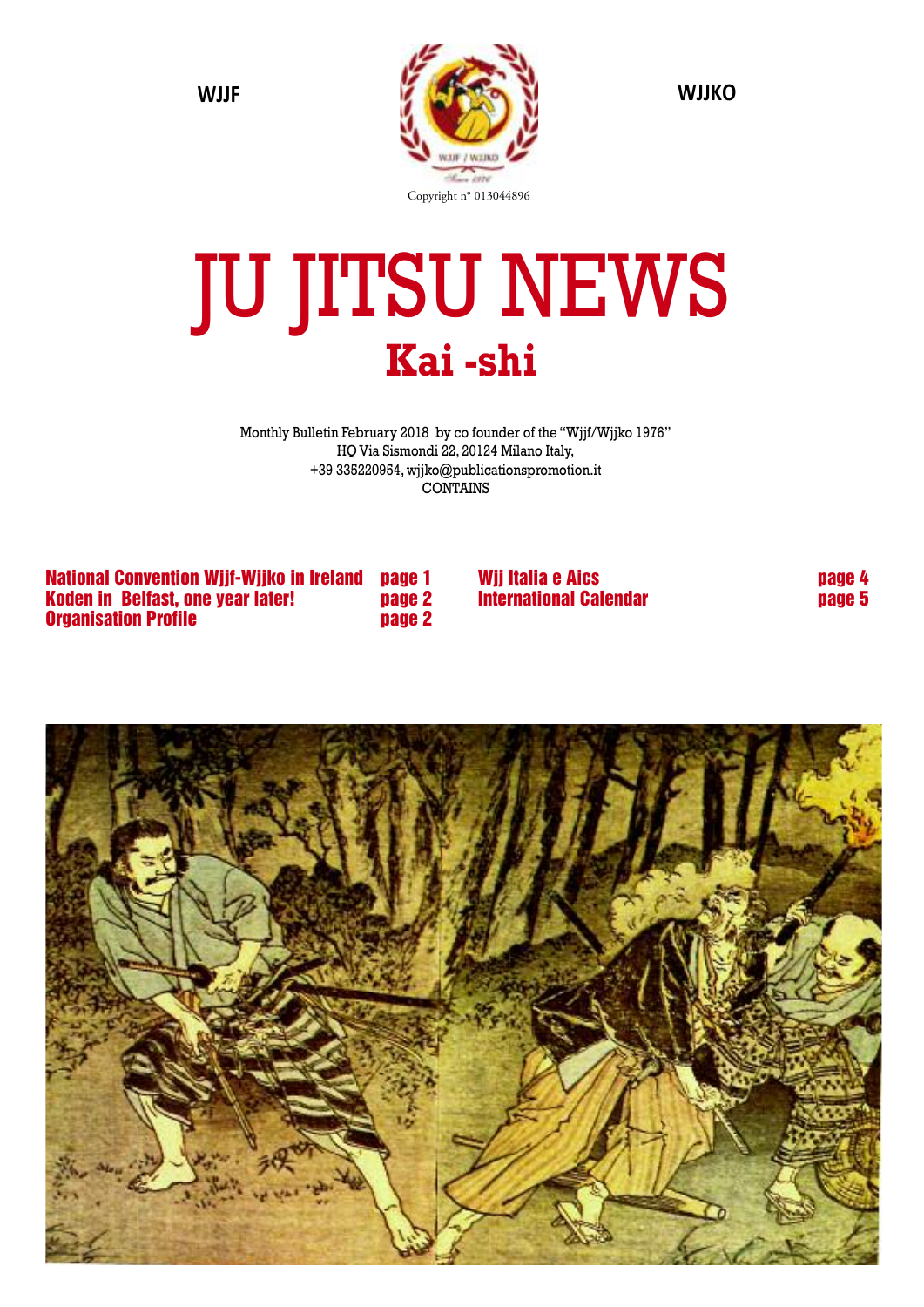



Wjjf/Wjjko member of Wjj Confederation, recognized by Tafisa (IOC) 25 OCTOBER 2013

**HQ WJJKO/WJJF** VIA SISMONDI 22 - 20133 MILANO ITALY Tel. 0039 335220954 - 0039 02 97162878 - Fax 0039 02 89879982 e-mail: wjjko@publicationspromotion.it sito: www.publicationspromotion.it – WWW.WJJF-WJJKO.COM

#### **National Convention for WJJF-WJJKO in Ireland**

This year's February Convention, held in Valley Leisure Centre, N. Ireland was a tremendous success- with numbers being even greater than last year -250 adults in the morning, and a massive 350 kids in the afternoon! Students who attended gave excellent feedback and thoroughly enjoyed the variety of training on the mats, given by our expert guest instructors.

There was an appearance from The Lord Mayor of the Borough, and our special character friends in the form of Star Wars (501<sup>st</sup> Rebel Garrison) Captain America and Deadpool turned up to support the fundraising! These guys really added to the fun and atmosphere of the day and were only too happy to have 'selfies' taken with the delighted children, and adults alike! A total of £1500 was raised for the NI Children's Hospice in memory of Jack Bleakney, our instructors' little baby, who used the service - with donations still coming in.

Students and the amazed audience were treated to the superb talents of 3 amazing demo teams:

Kennedy Ju-Jitsu –(Niamh Duff, Sasha & Varja Peters and Gareth Ward) runners-up of our previous demo competition presented a Ju-Jitsu demo with the theme of anti-bullying.

One very slight young lady took on her three larger attackers as they picked on her, demonstrating her excellent self defence skills.

Fermanagh Ju-Jitsu – our own Darth Gawley (Master Lyle Gawley dressed as Sith, Darth Maul) demonstrated his expert Kata skills with a light sabre. The fantastic finale of this was when his two young sons – Conor and Daniel stepped up from the audience to fight him and ended up cutting off his head! And our own Shike Giacomo Spartaco Bertoletti, making the audience gasp, as always, with his swordmanship. Unexpectedly we also had an impromptu appearance from 3 of our own instructors – Kevin McCloskey, Sam Mitchell and Leona McKee, who have travelled the Globe to train with Shike. He elected them that morning to practice alongside him, and the result was an electric performance with the katana – showing the true skill and showmanship of our Shike.

130 members attended our Convention dinner that evening, with special guests of Shike Bertoletti, Shihan Stefano Draghi, Kai cho Amir Barnea, along with So-shihan Dave Flaherty & Master Helen Travis with WJJKO GB delegation.

Representatives from our newest club in Achill Island were welcomed to their first event.

Of our Ireland instructors – 9 received Bronze Long Service Award for 10 years plus, 17 received Silver (15-24yrs) and 16 received Gold for 25 plus years. 30 yrs and above were given special commendation.

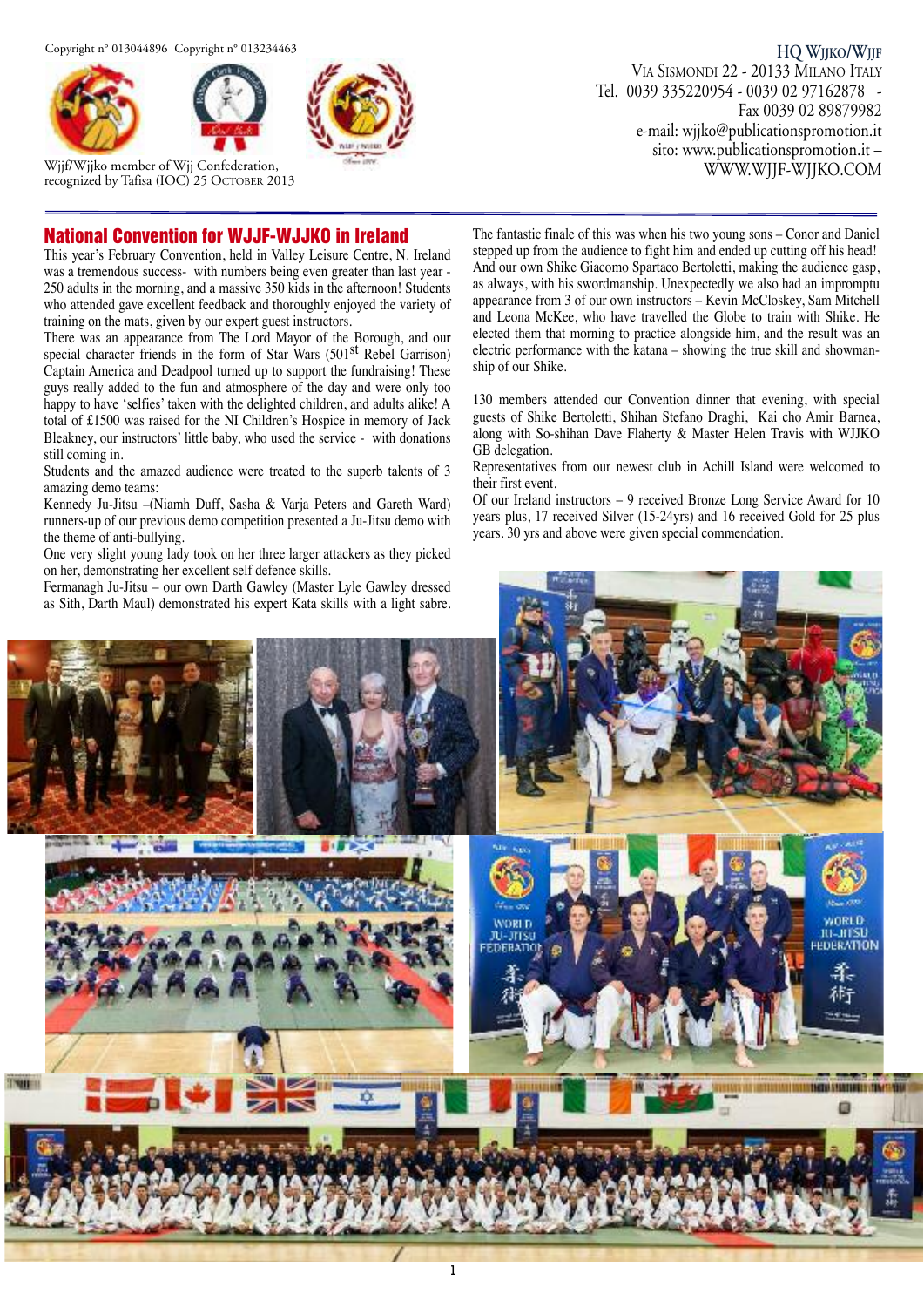



Wjjf/Wjjko member of Wjj Confederation, recognized by Tafisa (IOC) 25 OCTOBER 2013

Master Sean Corr from the host club, Valley Ju-Jitsu Club, & his team, were commended for their help in setting up the training event.

Presentations gifts were given to our special guests and Shike Bertoletti presented Kai cho Toney with a beautiful trophy award to acknowledge him for his hard work and efforts in respect of WJJF-WJJKO 1976 .

Very successful Koden and Krav Maga courses were held on the last day of the weekend. It is fantastic to see these two coaches – the legend Shike Bertoletti, and head of WJJF Israel, Amir Barnea performing to this high a skill level in their respective specialist fields.

Feedback from both courses was really excellent, with all participants going home feeling that they had made brilliant use of their time in updating and widening their skills.

A private memorial was held at the Torii Gate dedicated to the founder of our Federation, in the Mezzanine area of Ireland's headquarters 'The dojo' – a few silent moments of respect by those attending the events and Senior coaches, for the man who we are indebted to, for designing the syllabus we all use, and showing us the way – Soke Robert Clark.

The spirit lives on.. Oss

#### **Koden in Belfast, one year later!**

Under the spirit of the the Tengu

Belfast, Sunday 25 February 2018

You would think it would be hard to get back, into your hands the *bakuto/katana* one year later. But…. I had to change my idea… there was absolute attention from the keen students who wanted to learn a part of the long



**HQ WJJKO/WJJF** VIA SISMONDI 22 - 20133 MILANO ITALY Tel. 0039 335220954 - 0039 02 97162878 - Fax 0039 02 89879982 e-mail: wjjko@publicationspromotion.it sito: www.publicationspromotion.it – WWW.WJJF-WJJKO.COM

history of the traditional Ken Jutsu tradizionale, (gekken = Japanese sword fancy).

It was founded by a Japanese Imperial Guard, INUGAMI SAKON-NO-SHOGEN NAGAKATSU in *sengoku*-*jidai* (the age of civil wars, around the  $15<sup>th</sup>$  Century).

The chief distinction of the school is, using *ohdachi* (*nodachi*, very long sword, often used in those days), and the fusion of *kenjutsu* (swordsmanship) and *jujutsu* (fighting).

Ireland is the land of legendary creatures, in the same way the Koden, has the Tengu.

#### *The sword and the zen are only one thing*

The TENGU, the legendary creature with long nose, beard, and more: it is said that they live in the forests and in the mountains.

According to the legend, the TENGU forged many katana, Japanese swords, which were lucky and of very artistic design.



It is transmitted that one of these swords was stolen from a TENGU by a BUSHI, warrior MUNEMORI (SHIN KAGE RYU) one of the 3 biggest swordsmen and lover of the sword in the history of the Empire DAMASHI= Japan in the period between 1500/1600.

The spirit (shin) of the TENGU did not find peace 'til the BUSHI, warrior, who stole the sword, was killed.

The katana, went back in a stone and the TENGU followed to protect it.

Under the direction of David Toney (Joden Menkyo) and GSB, as 5° Shike the alternate techniques of *kyon*; and kata; *jimongi* "no enemis" the base of every kata and ju ichi "the obligation of loyalty". Good the spirit of the two *yudansha shoden*: Kevin McCloskey and Sam Mitchell and Leona McKee *mudansha – sho-den*

See you soon …. And why not, with more uniformity.

Oss!

Shike Iemoto kaiji co-founde, Giacomo Spartaco Bertoletti

#### **Organisation Profile**

Our History:

Traditionally, Nepal had a slow pace in term promoting and developing sports within the country. With a vision to promote the awareness of the karate as an inclusive sport (i.e. opportunity of Nepalese people for all socioeconomic background), NKKDA was established by Shihan Janak Subedi in year 2000.

Shihan. Subedi started his martial art training between 1984 to 1988 under supervision of Sensei Jagat Gauchan. He then moved to Korea to train in Taekwondo between 1988 to 1991 under the guidance of Shihan Mr. Shing and later, moved to Japan to train in Kyokushin between 1991 to 1995 with Mas. Oyama in his Central Dojo. He returned to Nepal and was involved in Shito-Ryu Karate from 1995 to 2000.

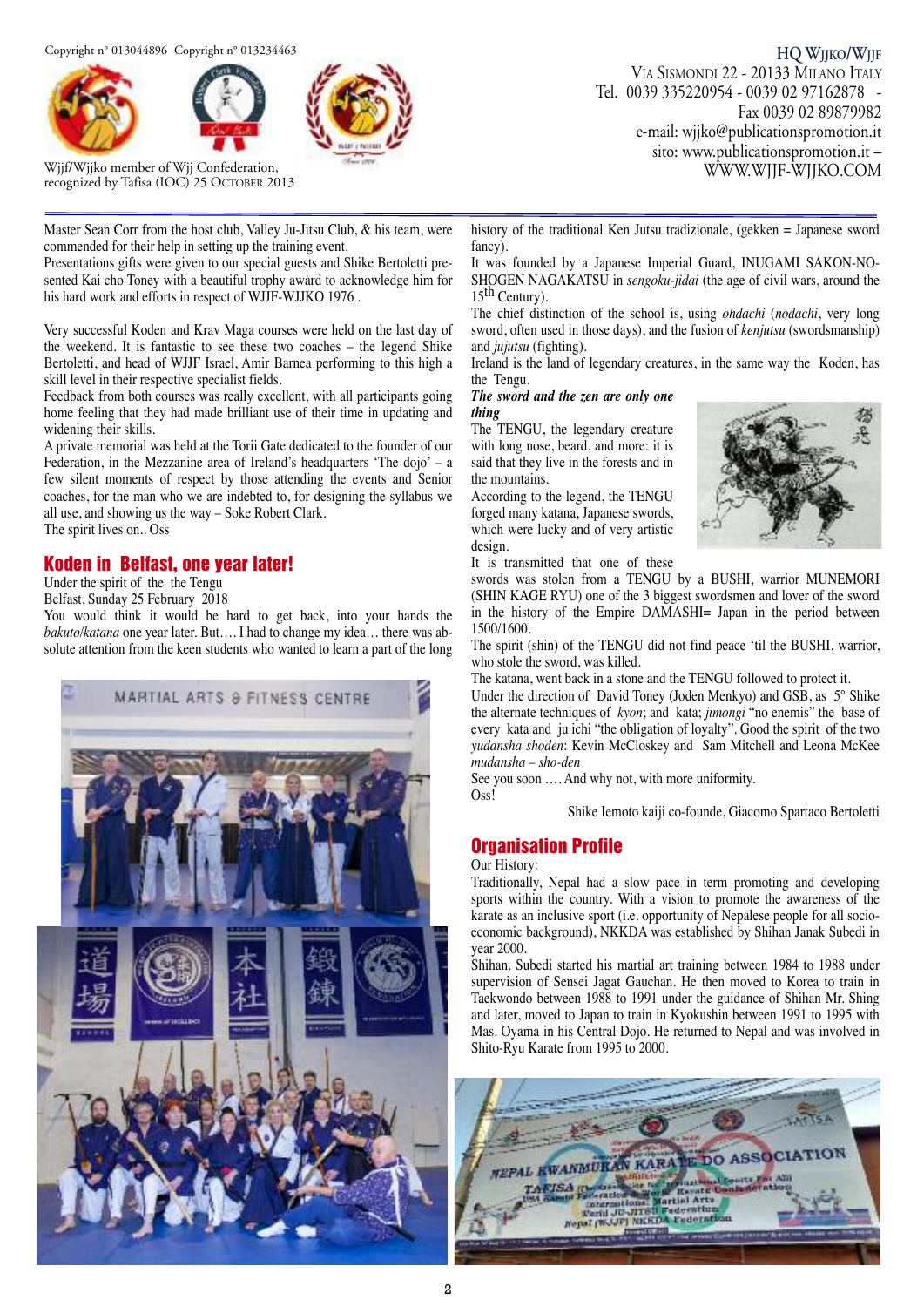



Wjjf/Wjjko member of Wjj Confederation, recognized by Tafisa (IOC) 25 OCTOBER 2013

**HQ WJJKO/WJJF** VIA SISMONDI 22 - 20133 MILANO ITALY Tel. 0039 335220954 - 0039 02 97162878 - Fax 0039 02 89879982 e-mail: wjjko@publicationspromotion.it sito: www.publicationspromotion.it – WWW.WJJF-WJJKO.COM

Upon return to Nepal, Shihan. Subedi became more aware of the necessity to develop sport in the region. NKKDA was established with a mission, recognising a significant amount of work needs to be done to increase the level of awareness about the karate including reaching out the regional part of the country. One of the biggest challenges in developing Karate in Nepal has been a lack of clear vision, insufficient financial and technical support. As a result, in the past, Nepalese karate players have not been able to do what they can regardless of the willingness to learn and grow. Also, lack of coordination and not being able to increase partnership in an international and national has been the biggest hurdle for Nepalese Karate. NKKDA, from the very early start, aimed to address these issues and uplift the state of Karate in Nepal.

NKKDA reached its first milestone when it successfully organised an international World Karate Confederation championship in Kathmandu in 2005. Nepalese Karate players got an opportunity to demonstrate their skills and the international karate was able to see the good potential for development of Karate in the region. Over the course of the period, there has been a huge improvement with the state of karate in Nepal. Nepalese players have set a great record in S.A.F. games and exhibited their potentials in some international competitions like (ASIAD) Asian Games, W.K.C Championships, Kwanmukan Karate Championships etc.

#### **1.1 Kwanmukan Karate Style History**

The Kwanmukan Master George E. Anderson, who learned the style of Korean Karate known as the Song Moo Kwan (derived from Japanese Shotokan), founded the Kwanmukan as we know it today. Based on the Shotokan, but with kobudo, aikido, judo and jujitsu considered, the Kwanmukan is the synthesis of these various martial arts. Comprising all the excellent qualities of Mr. Anderson's prior learnings, without attaching undue importance to any particular one, he has made Kwanmudo accessible to any person by a method of training suited for today's times. First, he has continued with that which is traditional in the methods of the old schools, but he has refreshed it with a modern understanding. Secondly, the teachings of the various schools were systematized after having been examined scientifically, and from the principles underlying the techniques of the various schools were concluded, the principles upon which a new system of training was established. It is not too much to say that Kwanmudo combines the highly spiritual phase of the martial arts with the excellent technical aspects of the discipline. Philosophical Insights IntoKwanmudo IA Commentary on the Philosophical Foundation of Kwan Mu Karate is moving zen. Enlightenment or Satori is the dynamic spirit of zen. It is not Zen itself, but the result of Zen training. Koans (kung an) epitomize the single path (do) or way fol-



lowed by the enl i g h t e n e d man. They are his recorded principles and awake in man the unique spiritual qualities of enlightenment. In karate, and Kwan Mu specifically, the three efforts (kata) permit the experience of kensho – seeing into one's own true nature – in the fundamental practice (effort) of the kata. In this sense the translation of kata is an attempt to demonstrate clear

#### understanding. 2.0 Our objectives

#### The objectives of NKKDA are to:

Encourage and support the organisation, establishment, maintenance and development of Martial arts throughout Nepal, and to provide an accessible and affordable sports education, directly (though not exclusively) through member organisation to enable people from all backgrounds to overcome assumed barrier to learning and spread awareness on the importance of the sports education to the diverse Nepalese society.

Develop and conduct programs, projects and initiatives to include individuals from diverse background, particularly, understanding of the geographical complexity, cultural and linguistic diversity of Nepal.

Aim to enable people to overcome geographical isolation and encourage individuals to the martial arts, well-being; and do other things incidental or conducive to the furtherance of its objects.

NKKDA's approach to corporate governance is based on a set of values and behaviours that underpin day-to-day activities, provide transparency, and protect the interests of stakeholders. This approach includes a commitment to corporate governance excellence, which NKKDA sees as fundamental to its sustainability and performance.

NKKDA is governed in accordance with the *Corporations Act 2001,* Constitution of NKKDA, NKKDA Governance Charter, and the Board Governance Charter, all of which are available to Members and the public at www.NKKDA.org.np. Of note, the Board has formally committed NKKDA to adopt and apply as appropriate the principles and recommendations of *Good Governance Principles* as the basis for NKKDA's corporate governance framework.

#### 3. Board Responsibilities

On behalf of the stakeholders, especially the Members and clients, the Board is responsible for the stewardship and future well-being of NKKDA. The Board should exercise leadership, enterprise, integrity and judgement in directing NKKDA so as to provide assurance of its continuing and lasting prosperity. NKKDA is a company limited by guarantee. Its purposes are made clear in its constitution. Board members should apply and endeavour to achieve the highest possible standards of corporate governance. The Board should always discharge its responsibilities in a manner based on transparency, accountability and responsibility.

In discharging their responsibilities the Board, and individual Board members, have a duty to act in the best interests of NKKDA as a whole, irrespective of personal, professional, commercial or other interests, loyalties or affiliations. When serving as Board members, members' first duty and loyalty must be to NKKDA rather than to any constituency or nominating or appointing body.

#### **Governance defined – the role of the Board**

Governance might be described as:

The exercise of establishing and monitoring necessary controls and strategic direction setting so that the organisation is equipped to respond to the changing circumstances and situations in the external and internal environments in order to meet the expectations and demands of members and other key stakeholders. The Board establishes the organisation's mission, values, goals and objectives, employs the President, identifies and monitors the management of corporate risks and monitors and assesses President and organisation performance.

In brief, governance involves the Board in the process of ensuring that NKKDA is well managed without the Board itself becoming involved in the operations except as required by its legislation or as a consequence of exceptional circumstances.

#### **Governance is different from Management**

Whereas the Board sets governance-level policies and establishes the strategic direction including the development of the organisation purpose, values and the organisation-wide goals and objectives, the President designs and manages the processes that ensure that these are honoured or met. The Presi-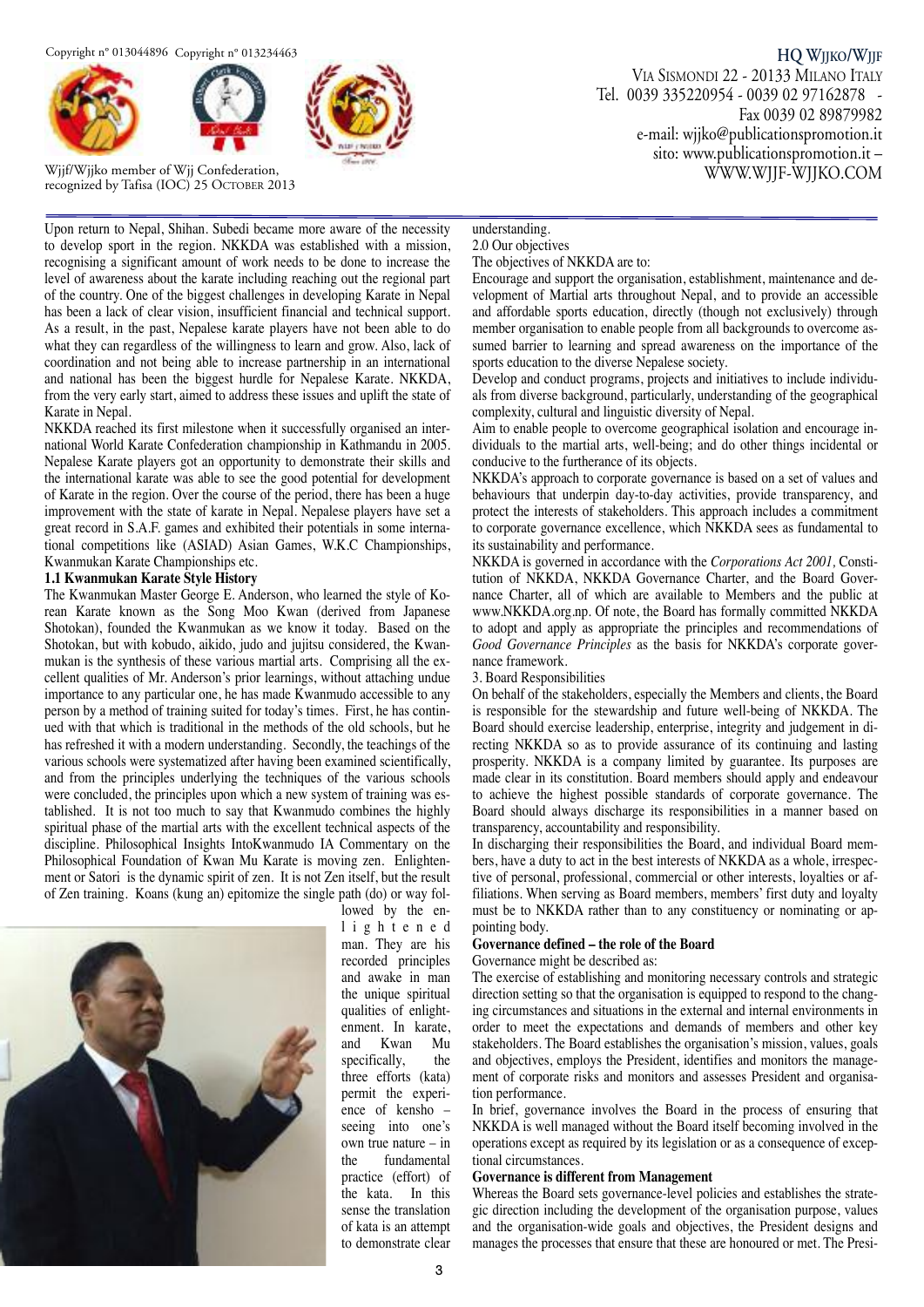



Wjjf/Wjjko member of Wjj Confederation, recognized by Tafisa (IOC) 25 OCTOBER 2013



dent is thus the agent of the Board. The Board then is responsible for determining the 'What' and the 'Why' and the President is responsible for determining the 'How".

Another way to consider the difference between the two roles is to think of the Board's role being to determine organisational 'Ends' and the President's role to design the "Means' to achieve those ends. **Two levels of organisational policy**

a) Governance-level policy. Policies at this level are developed and adopted by the Board and relate to high-level, organisation-wide matters. These include policies in respect of the Board's operating processes and duties, and its delegation to the President in areas such as finances, human resources management, public affairs and asset management. These policies are a reflection of the Board's desire to meet its duty of care under law and its moral responsibility to provide good governance

on behalf of all interested parties.

b) Management-level policy. These are developed by the President and relate to the operational management of the organisation. The Board is not required to approve policies at this level. Management-level policies flow logically from the governance policies.

**Organisation Name:** Nepal Kwanmukan Karate Do Association (NKKDA) Nepal Jujitsu Federation

**Contact details for primary contact person**

**Name:** Shihan Janak Subedi, President/Chief Instructor, NKKDA 6 Degree Black belt, Kwanmukan & USA Karate Federation **Email:** jkmkarate1@gmail.com

#### **Wjj Italia e Aics**

**World Ju Jitsu Federation (Italy) and Aics (Sports Promotion Body Recognized By The Coni) Discipline Of Ju Jutsu, together, with only one**

#### **scope : expanding the martial culture**

Shike Giacomo Spartaco Bertoletti, 9th Dan, Co-Founder of the World Ju Jitsu Federation, is part of the history of Jujitsu in the World, an excellent representative of the Syllabus, the Ju Jitsu method, codified by the late Soke Robert Clark

Soke Carlo Alberto Pari, 8th Dan Ju Jitsu, 8th Dan karate, - Technical Director AICS Ju Jitsu and Bu Jutsu (Martial Arts), coded the Jujitsu Modern Method Pari (JJMMP), one of the four methods accepted in the World Ju Jitsu Federation in Italy, & led among other things our Arts in the University (Pegaso University Higher Education Course, recognized by MIUR, "Teaching Personal Defense in the modern society" 60 CFU).

The XXV ° AICS Technical Training and master class (Associazione Italiana Cultura Sport) is the longest-running multidisciplinary course of the Italian Martial Arts, founded and directed by a quarter of a century, by the Master Carlo Alberto Pari.

Fifty Technicians, or aspiring Technicians, enrolled at the XXVth AICS Bu Jutsu and Ju Jitsu Technical Training and master class, had the opportunity, on Saturday 17 February 2018, to participate at a single event. After the "Taiso", directed by Soke Pari, an hour and a half of training with Shike Giacomo Spartaco Bertoletti, who has explained in detail ICHI NO KATA of Syllabus, the first kata of Go Kyo (five techniques) of the Sho Bu group (Defense / attack), which is nothing but a concept of grammar, suitable for all the different interpretations of Ju Jitsu, from traditional to modern.

Shike Bertoletti was masterfully assisted by Shihan Giancarlo Koliotassis. The goal of the lesson: let the technicians know the first part of the motor alphabet of a method practiced all over the world (53 countries affiliated to the WJJF). Subsequently, Soke Carlo Alberto Pari, directed the last part of the training day, teaching techniques of JJMMP (Ju Jitsu Modern Method Pari), with bare hands in the initial part, armed, in the second part, ending with the explanation of legal instruments used to defend, in this case, firearms, short and long, to their legal uses for the purposes of Self-Defense at home, ending with notions about the operative shoot, safety positions, tactical and emergency changes of shippers, ammunition "Less Than Lethal".

A unique training day, inserted in a training context, which highlights the multidisciplinary cultural goal, of great depth and openness, which aims at excellence, a true "University" of Martial Arts, whose only goal is to implement culture and technical knowledge, while maintaining the ethics of the Arts, enhancing and not opposing the technical and cultural differences.

In the Photo the teachers and learners, in the great day dedicated to Ju Jitsu, in the center on the left Shihan Giancarlo Koliotassis, Shike Giacomo Spar*taco Bertoletti, Soke Carlo Alberto Pari*



**HQ WJJKO/WJJF** VIA SISMONDI 22 - 20133 MILANO ITALY Tel. 0039 335220954 - 0039 02 97162878 - Fax 0039 02 89879982 e-mail: wjjko@publicationspromotion.it sito: www.publicationspromotion.it –

WWW.WJJF-WJJKO.COM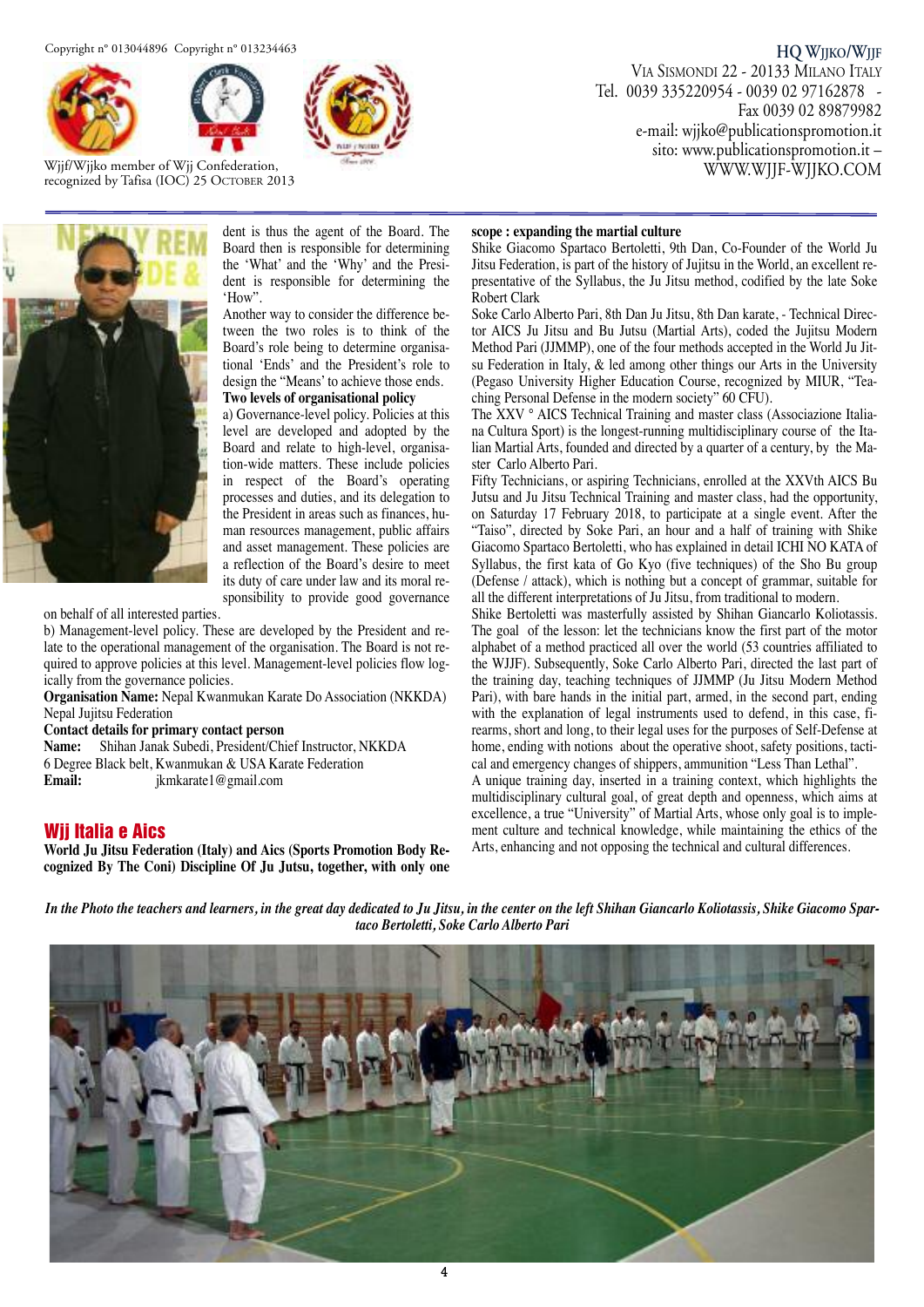#### **HQ WJJKO/WJJF**



Wjjf/Wjjko member of Wjj Confederation, recognized by Tafisa (IOC) 25 OCTOBER 2013

VIA SISMONDI 22 - 20133 MILANO ITALY Tel. 0039 335220954 - 0039 02 97162878 - Fax 0039 02 89879982 e-mail: wjjko@publicationspromotion.it sito: www.publicationspromotion.it – WWW.WJJF-WJJKO.COM



### **International Calendar**

23-27 March Kuwait Koden Enshin Ryu 4-5 May Athens Wkf Congress 22-29 July Summer Camp Koden Enshin Ryu (Bulgaria) 13-14 October (France) Stage Ju Jitsu New date: 3-4 November (Uk) Convention Wjjf



CONTACT: JAULITSUPORTUGALISCH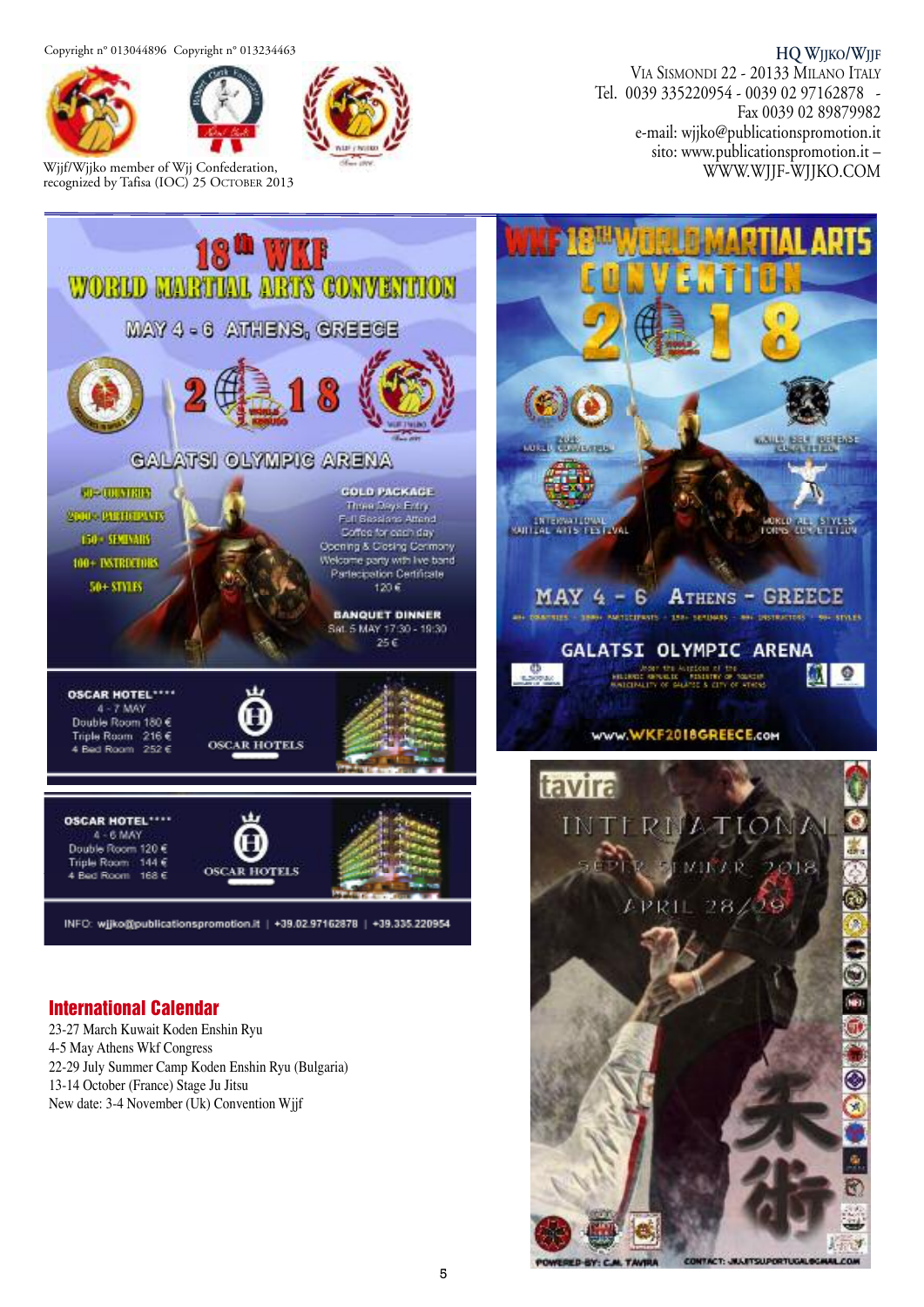



Wjjf/Wjjko member of Wjj Confederation, recognized by Tafisa (IOC) 25 OCTOBER 2013

**HQ WJJKO/WJJF** VIA SISMONDI 22 - 20133 MILANO ITALY Tel. 0039 335220954 - 0039 02 97162878 - Fax 0039 02 89879982 e-mail: wjjko@publicationspromotion.it sito: www.publicationspromotion.it – WWW.WJJF-WJJKO.COM



## **Internationaler Ju-Jitsu-Lehrgang in Wil (SG), Schweiz**

| <b>Ausrichter:</b> | World Ju-Jitsu-Federation (WJJF) Schweiz<br>Homepage: www.wjjf.ch                                                                                                                                                                                                                      |                                                                                         |                                                                                                                    |
|--------------------|----------------------------------------------------------------------------------------------------------------------------------------------------------------------------------------------------------------------------------------------------------------------------------------|-----------------------------------------------------------------------------------------|--------------------------------------------------------------------------------------------------------------------|
| Ort:               | <b>Wenger Fitness Center</b><br>Pestalozzistrasse 17, 9500 Wil (SG)<br>(Homepage: www.fitness-wil.ch)<br>Gratisparkplätze bei der Firma "Heimgartner Fahnen"<br>An der Zürcherstrasse 37. 3 Gehminuten vom Dojo entfernt                                                               |                                                                                         |                                                                                                                    |
| Datum:             | Samstag, 28. April 2018<br>10.00 - 12.30 Uhr Training<br>12.30 - 14.00 Uhr Mittagessen<br>14.00 - 17.30 Uhr Training und Abschluss<br>Ab 19.00 Uhr gemeinsames Abendessen fakultativ auf eigene<br>Kosten (Bitte bei Anmeldung angeben, damit die Plätze<br>reserviert werden können). |                                                                                         |                                                                                                                    |
| Instruktoren:      | <b>Helmut Schramm</b><br><b>Robert Schenk</b><br>Jörg Eisele<br>Lamberto Grippi<br>David Neher<br><b>Iwan Hinder</b><br>Stephan Schuhmacher                                                                                                                                            | Kung-Fu Grossmeister<br>Ju-Jitsu<br>Shotokan-Karate<br>Ju-Jitsu<br>Ju-Jitsu<br>Ju-Jitsu | $7.$ Dan $(D)$<br>6. Dan (CH)<br>Ju-Jitsu 5. Dan (D)<br>4. Dan (CH)<br>4. Dan (CH)<br>4. Dan (CH)<br>2. Dan $(CH)$ |
| Teilnehmer:        | Gürtelfarbenoffen und verbandsoffen.<br>Mindestalter 16 Jahre<br>Es wird keine Teilnahmebestätigung versendet.                                                                                                                                                                         |                                                                                         |                                                                                                                    |
| <b>Kurspreise:</b> | Mitglieder der WJJF/WJJKO:<br>Nichtmitglieder:<br>(inklusive Mittagessen)                                                                                                                                                                                                              | 70 .-- CHF<br>90.-- CHF                                                                 |                                                                                                                    |
| Haftung:           | Jeder Lehrgangsteilnehmer ist für seinen<br>Versicherungsschutz selbst verantwortlich.                                                                                                                                                                                                 |                                                                                         |                                                                                                                    |